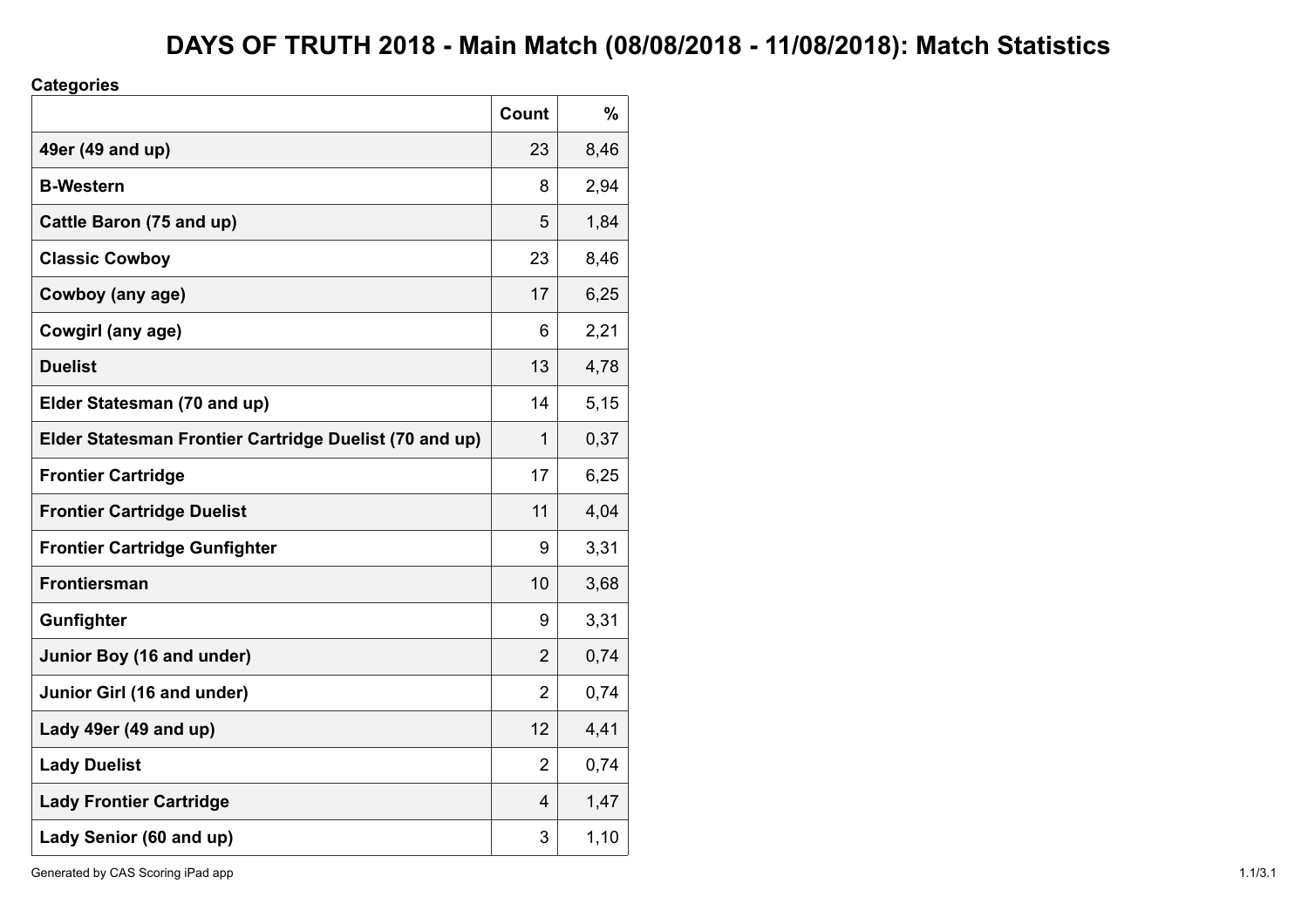## **DAYS OF TRUTH 2018 - Main Match (08/08/2018 - 11/08/2018): Match Statistics**

|                                               | Count          | %      |
|-----------------------------------------------|----------------|--------|
| Lady Wrangler (36 and up)                     | 9              | 3,31   |
| Senior (60 and up)                            | 13             | 4,78   |
| Senior B-Western (60 and up)                  | 4              | 1,47   |
| Senior Duelist (60 and up)                    | 5              | 1,84   |
| Senior Frontier Cartridge (60 and up)         | 1              | 0,37   |
| Senior Frontier Cartridge Duelist (60 and up) | 6              | 2,21   |
| Senior Gunfighter (60 and up)                 | 3              | 1,10   |
| Silver Senior (65 and up)                     | 17             | 6,25   |
| <b>Silver Senior Duelist (65 and up)</b>      | 8              | 2,94   |
| Silver Senior Frontier Cartridge (65 and up)  | $\overline{2}$ | 0,74   |
| Wrangler (36 and up)                          | 13             | 4,78   |
| Total                                         | 272            | 100,00 |

#### **Countries - States**

|           | Count          | $\frac{9}{6}$ |
|-----------|----------------|---------------|
| <b>AT</b> | 35             | 12,87         |
| CZ        | 51             | 18,75         |
| <b>DE</b> | 116            | 42,65         |
| <b>DK</b> | 11             | 4,04          |
| F1        | $\overline{2}$ | 0,74          |
| <b>FR</b> | $\overline{2}$ | 0,74          |